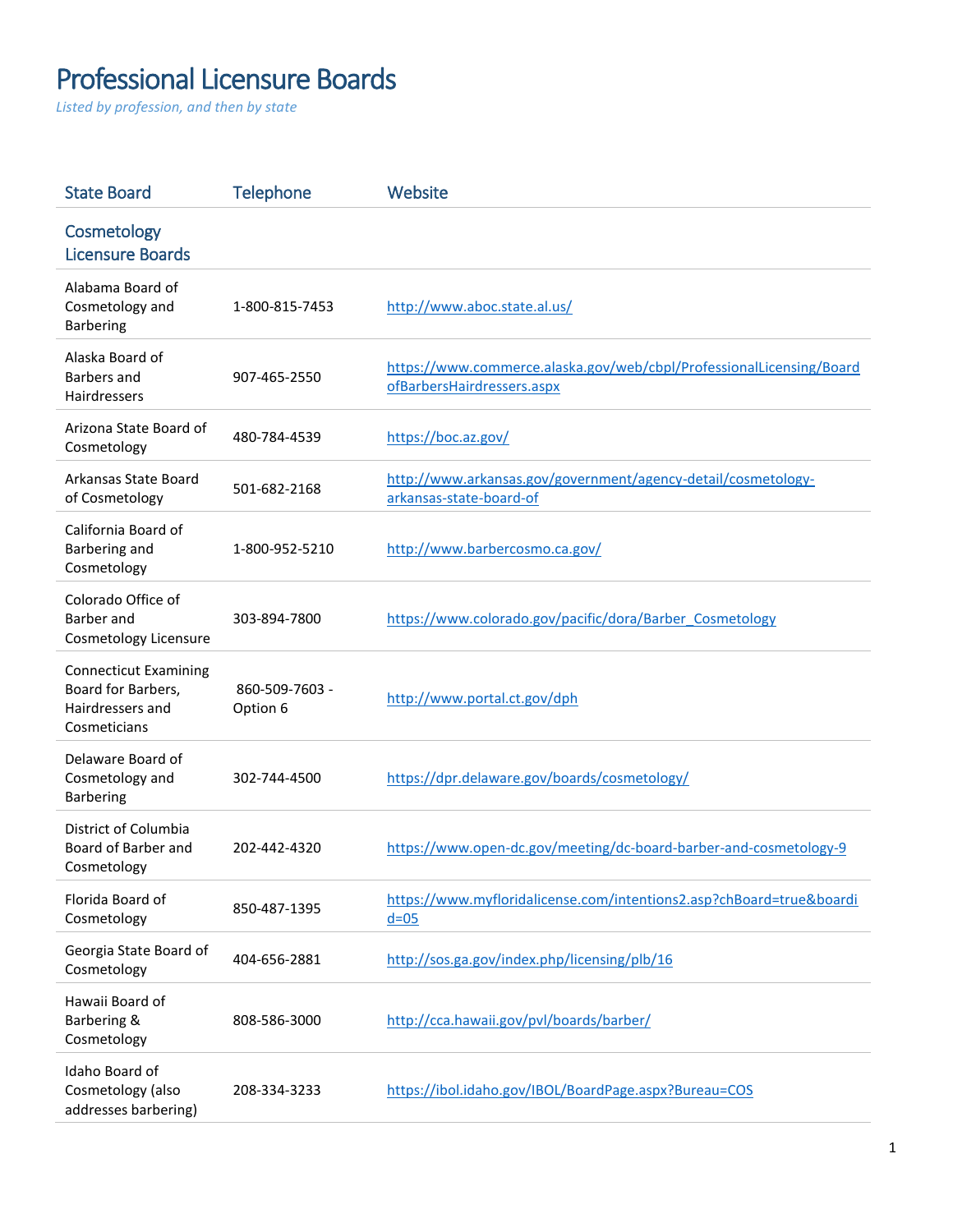| Illinois Dept. of<br>Financial &<br><b>Professional Regulation</b><br>(barbering and<br>cosmetology) | 888-473-4858, 217-<br>785-0820 | https://www.idfpr.com/profs/cosmo.asp                                             |
|------------------------------------------------------------------------------------------------------|--------------------------------|-----------------------------------------------------------------------------------|
| Indiana State Board of<br>Cosmetology and<br><b>Barber Examiners</b>                                 | 317-234-3031                   | http://www.in.gov/pla/cosmo.htm                                                   |
| Iowa Bureau of<br><b>Professional Licensure</b><br>(cosmetology)                                     | 515-281-0254                   | http://idph.iowa.gov/licensure/iowa-board-of-cosmetology-arts-and-<br>sciences    |
| Kansas Board of<br>Cosmetology                                                                       | 785-296-3155                   | http://www.accesskansas.org/kboc/                                                 |
| Kentucky Board of<br>Hairdressers &<br>Cosmetologists                                                | 502-564-4262                   | https://kbhc.ky.gov/Licensure/Pages/default.aspx                                  |
| Louisiana Board of<br>Cosmetology                                                                    | 866-257-7901                   | http://www.lsbc.louisiana.gov/                                                    |
| Maine Professional &<br><b>Financial Regulation</b><br>(barbering &<br>cosmetology)                  | 207-624-8603                   | http://www.maine.gov/pfr/professionallicensing/professions/barbers/               |
| Maryland Board of<br>Cosmetologists                                                                  | 410-230-6320                   | http://www.dllr.state.md.us/license/cos/                                          |
| Massachusetts Board<br>of Registration of<br>Cosmetology and<br><b>Barbering</b>                     | 1-800-720-3479                 | https://www.mass.gov/orgs/board-of-registration-of-cosmetology-and-<br>barbering  |
| Michigan Department<br>of Licensing and<br><b>Regulatory Affairs</b><br>(cosmetology)                | 517-373-8068                   | http://www.michigan.gov/statelicensesearch/0,4671,7-180-24786-81022--<br>,00.html |
| Minnesota Board of<br>Cosmetologist<br>Examiners                                                     | 1-800-627-3529                 | https://mn.gov/boards/cosmetology/                                                |
| Mississippi State Board<br>of Cosmetology                                                            | 601-359-1820                   | http://www.msbc.ms.gov/Pages/default.aspx                                         |
| Missouri Board of<br>Cosmetology and<br><b>Barber Examiners</b>                                      | 573-751-1052                   | http://pr.mo.gov/cosbar.asp                                                       |
| Montana Board of<br>Barbers and<br>Cosmetologists                                                    | 406-841-2202                   | http://boards.bsd.dli.mt.gov/cos                                                  |
| Nebraska State Board<br>of Cosmetology                                                               | 402-471-2117                   | http://www.boardofcosmetology.net/nebraska-state-board-of-<br>cosmetology-cb27    |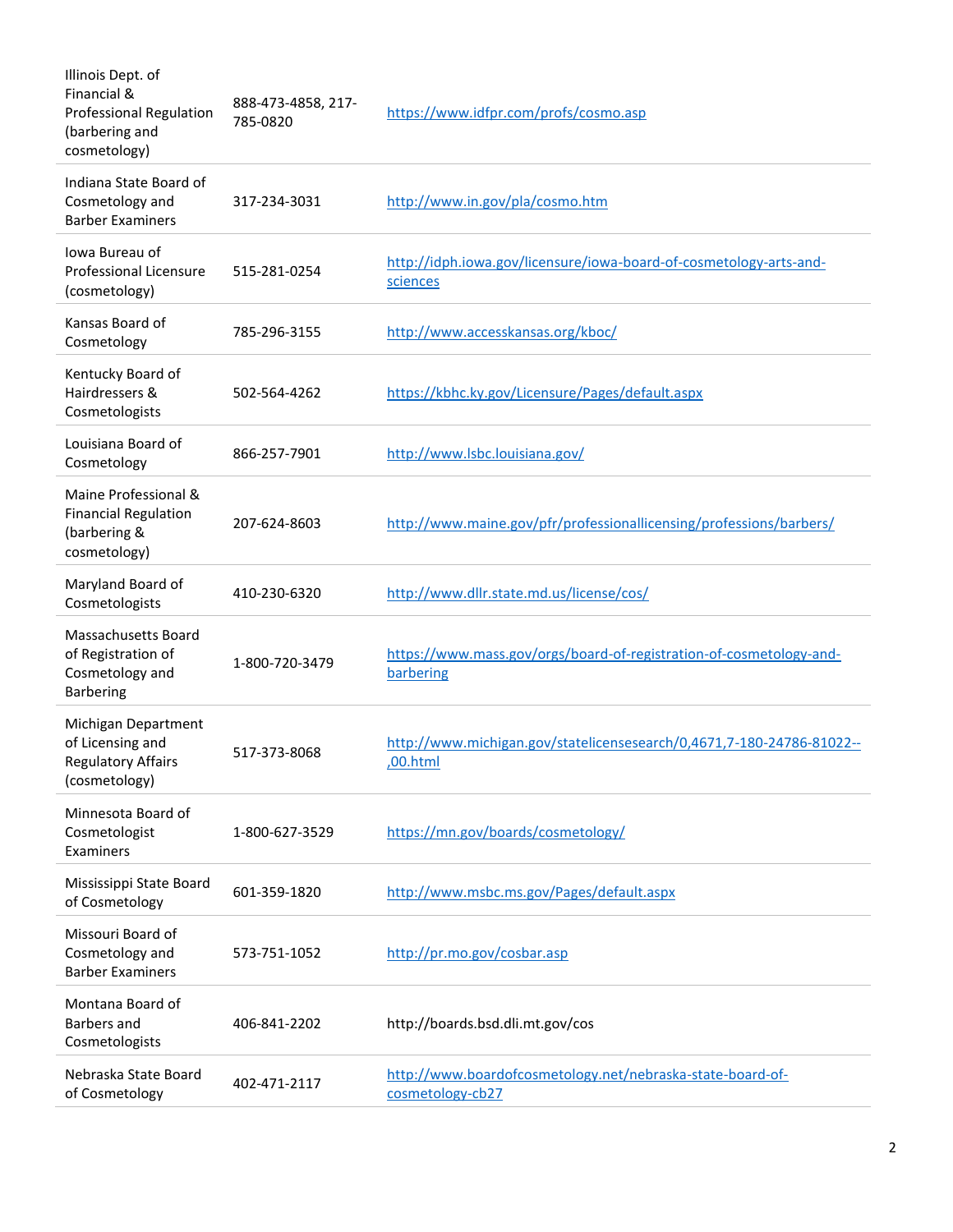| Nevada State Board of<br>Cosmetology                                                               | 702-486-6542   | https://sites.google.com/nvcosmo.com/nevada-board-of-<br>cosmetology/home                        |
|----------------------------------------------------------------------------------------------------|----------------|--------------------------------------------------------------------------------------------------|
| New Hampshire Board<br>of Barbering,<br>Cosmetology and<br>Esthetics                               | 603-271-3608   | https://www.oplc.nh.gov/cosmetology/index.htm                                                    |
| New Jersey State Board<br>of Cosmetology and<br>Hairstyling (addresses<br>barbering)               | 973-504-6400   | http://www.njconsumeraffairs.gov/cos/Pages/default.aspx                                          |
| New Mexico Board of<br>Barbers and<br>Cosmetologists                                               | 505-476-4622   | http://www.rld.state.nm.us/boards/barbers and cosmetologists.aspx                                |
| New York Division of<br>Licensing Services-<br>Cosmetology                                         | 518-474-4429   | https://www.dos.ny.gov/licensing/cosmetology/cosmetology.html                                    |
| North Carolina Board<br>of Cosmetic Art<br>Examiners                                               | 919-733-4117   | https://www.nccosmeticarts.com/                                                                  |
| North Dakota State<br><b>Board of Cosmetology</b>                                                  | 701-224-9800   | https://www.ndcosmetology.com/                                                                   |
| Ohio State Board of<br>Cosmetology                                                                 | 614-466-3834   | http://cos.ohio.gov/                                                                             |
| Oklahoma State Board<br>of Cosmetology and<br><b>Barbering</b>                                     | 405-521-2441   | https://www.ok.gov/cosmo/                                                                        |
| Oregon Board of<br>Cosmetology                                                                     | 503-378-8667   | http://www.oregon.gov/oha/ph/hlo/pages/index.aspx                                                |
| Pennsylvania State<br><b>Board of Cosmetology</b>                                                  | 717-783-7130   | http://www.dos.pa.gov/ProfessionalLicensing/BoardsCommissions/Cosme<br>tology/Pages/default.aspx |
| Rhode Island<br>Department of Health<br>(addresses barbering,<br>hairdressing, and<br>cosmetology) | 401-222-5960   | http://health.ri.gov/licenses/detail.php?id=225                                                  |
| South Carolina Board<br>of Cosmetology                                                             | 803-896-4588   | http://www.llr.state.sc.us/pol/cosmetology/                                                      |
| South Dakota<br>Cosmetology<br>Commission                                                          | 605-773-6193   | http://dlr.sd.gov/                                                                               |
| Tennessee<br>Cosmetology and<br><b>Barber Examiners</b>                                            | 1-800-480-9285 | https://www.tn.gov/commerce/regboards/cosmo.html                                                 |
| Texas Department of<br>Licensing and                                                               | 1-800-803-9202 | https://www.tdlr.texas.gov/cosmet/cosmet.htm                                                     |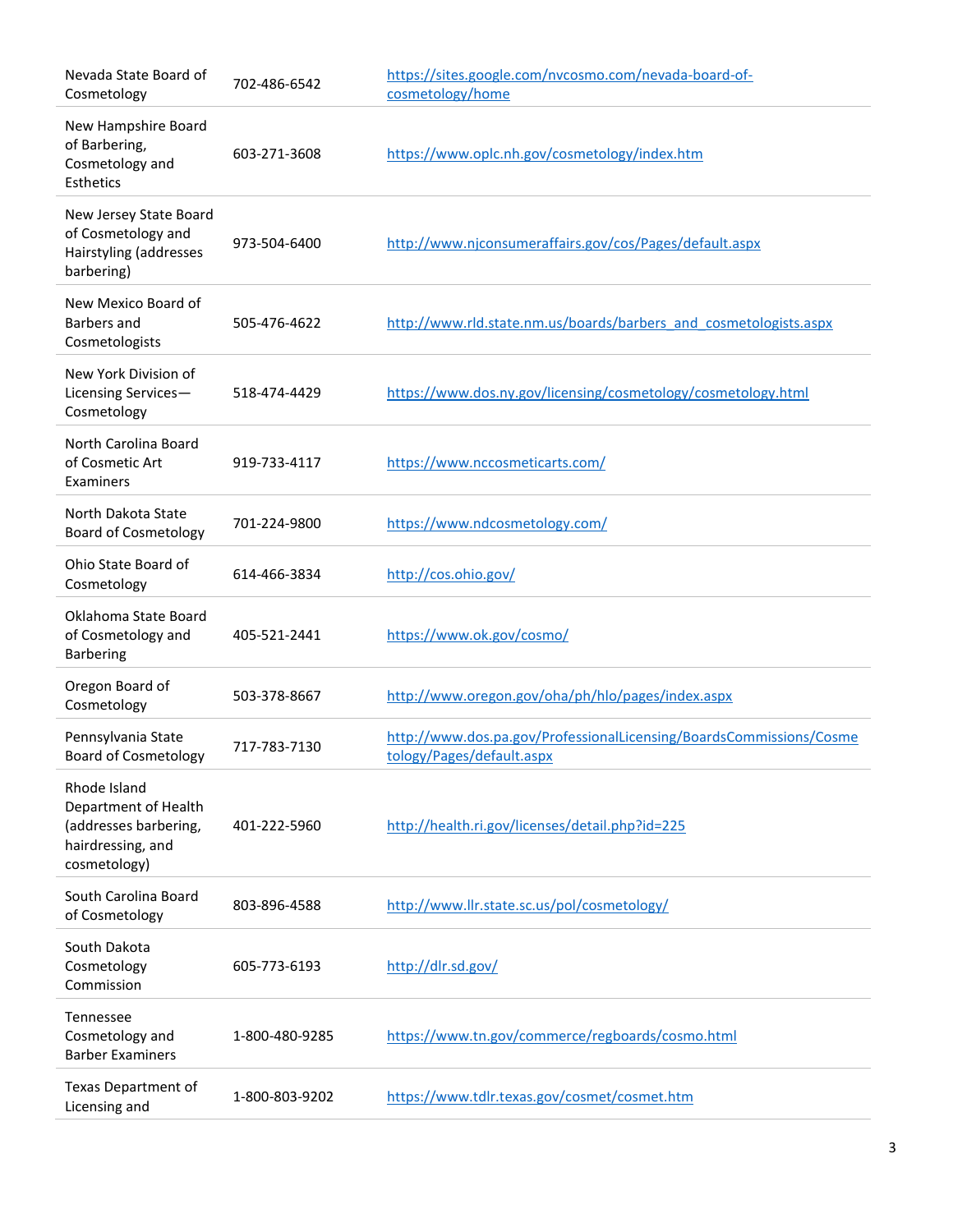| Regulation-<br>Cosmetologists                                                                       |                           |                                                                                                                         |
|-----------------------------------------------------------------------------------------------------|---------------------------|-------------------------------------------------------------------------------------------------------------------------|
| Utah Division of<br>Occupational and<br><b>Professional Licensing</b><br>(addresses<br>cosmetology) | 801-530-6628              | http://dopl.utah.gov/licensing/cosmetology_barbering.html                                                               |
| Vermont Board of<br>Barbers and<br>Cosmetologists                                                   | 802-828-1134              | https://www.sec.state.vt.us/professional-regulation/list-of-<br>professions/barbers-cosmetologists.aspx                 |
| Virginia Board of<br>Barbers and<br>Cosmetology                                                     | 804-367-8509              | http://www.dpor.virginia.gov/Boards/BarberCosmo/                                                                        |
| <b>Washington State</b><br>Department of<br>Licensing (addresses<br>cosmetology)                    | 360-664-6626              | http://www.dol.wa.gov/business/cosmetology/                                                                             |
| West Virginia Board of<br>Barbers and<br>Cosmetologists                                             | 304-558-2924              | http://www.wvbbc.com/                                                                                                   |
| <b>Wisconsin Department</b><br>of Safety and<br><b>Professional Services</b><br>(cosmetology)       | 608-266-2112              | https://dsps.wi.gov/pages/BoardsCouncils/Cosmetology/Default.aspx                                                       |
| Wyoming Board of<br>Cosmetology                                                                     | 307-777-3534              | http://cosmetology.wy.gov/                                                                                              |
| <b>Nursing Licensure</b><br><b>Boards</b>                                                           |                           |                                                                                                                         |
| Alabama Board of<br><b>Nursing</b>                                                                  | 1-800-656-5318            | https://www.abn.alabama.gov/                                                                                            |
| Alaska Board of<br><b>Nursing</b>                                                                   | 907-465-2550              | https://www.commerce.alaska.gov/web/cbpl/ProfessionalLicensing/Board<br>ofNursing.aspx                                  |
| Arizona State Board of<br>Nursing                                                                   | 602-771-7800              | https://www.azbn.gov/services/license-verification/                                                                     |
| Arkansas State Board<br>of Nursing                                                                  | 501-686-2700              | http://www.arsbn.org/                                                                                                   |
| California Board of<br><b>Registered Nursing</b>                                                    | 916-322-3350              | http://www.rn.ca.gov/                                                                                                   |
| Colorado Board of<br><b>Nursing</b>                                                                 | 303-894-2458              | https://www.colorado.gov/pacific/dora/Nursing                                                                           |
| Connecticut Board of<br><b>Examiners for Nursing</b>                                                | 860-509-7603,<br>Option 2 | http://portal.ct.gov/DPH/Public-Health-Hearing-Office/Board-of-<br>Examiners-for-Nursing/Board-of-Examiners-for-Nursing |
| Delaware Board of<br><b>Nursing</b>                                                                 | 302-744-4500              | https://dpr.delaware.gov/boards/nursing/                                                                                |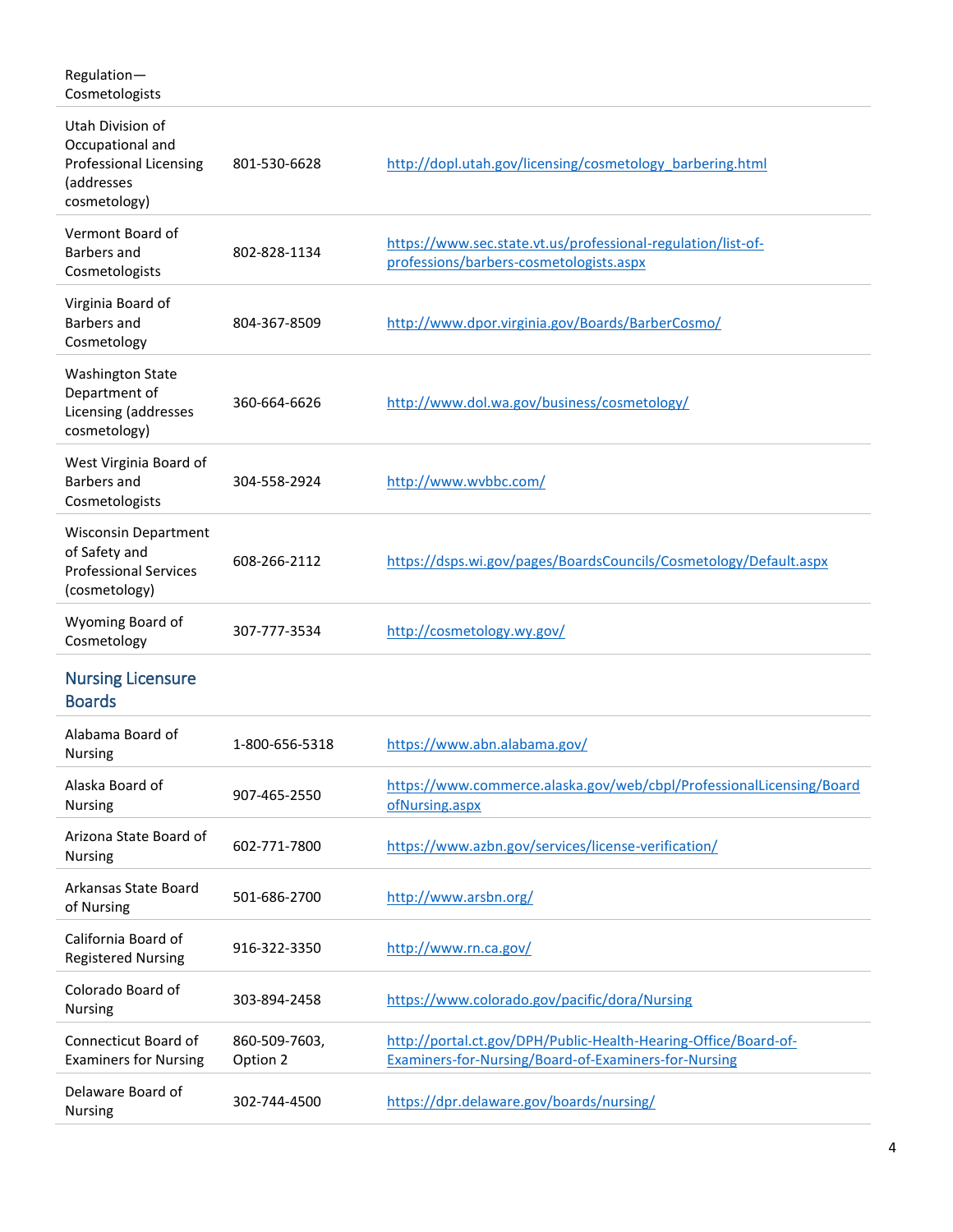| District of Columbia<br><b>Board of Nursing</b>                    | 877-672-2174   | https://doh.dc.gov/node/149382                                                      |
|--------------------------------------------------------------------|----------------|-------------------------------------------------------------------------------------|
| Florida Board of<br>Nursing                                        | 850-488-0595   | http://floridasnursing.gov/                                                         |
| Georgia Board of<br><b>Nursing</b>                                 | 478-207-2440   | http://sos.ga.gov/index.php/licensing/plb/45                                        |
| Hawaii Board of<br><b>Nursing</b>                                  | 808-586-3000   | http://cca.hawaii.gov/pvl/boards/nursing/                                           |
| Idaho Board of Nursing                                             | 208-334-3110   | https://ibn.idaho.gov/IBNPortal/                                                    |
| Illinois Board of<br>Nursing                                       | 312-814-2715   | https://www.idfpr.com/profs/nursing.asp                                             |
| Indiana State Board of<br><b>Nursing</b>                           | 317-234-2043   | http://www.in.gov/pla/nursing.htm                                                   |
| Iowa Board of Nursing                                              | 515-281-3255   | https://nursing.iowa.gov/                                                           |
| Kansas Board of<br><b>Nursing</b>                                  | 785-296-4929   | https://ksbn.kansas.gov/                                                            |
| Kentucky Board of<br>Nursing                                       | 502-429-3300   | https://kbn.ky.gov/Pages/default.aspx                                               |
| Louisiana State Board<br>of Nursing                                | 225-755-7500   | http://www.lsbn.state.la.us/                                                        |
| Maine State Board of<br><b>Nursing</b>                             | 207-287-1133   | http://www.maine.gov/boardofnursing/                                                |
| Maryland Board of<br><b>Nursing</b>                                | 1-888-202-9861 | http://mbon.maryland.gov/Pages/default.aspx                                         |
| <b>Massachusetts Board</b><br>of Registration in<br><b>Nursing</b> | 617-973-0900   | https://www.mass.gov/orgs/board-of-registration-in-nursing                          |
| Michigan Board of<br><b>Nursing</b>                                | 517-373-1820   | http://www.michigan.gov/lara/0,4601,7-154-72600 72603 27529 27542-<br>$-0.00$ .html |
| Minnesota Board of<br><b>Nursing</b>                               | 612-317-3000   | https://mn.gov/boards/nursing/                                                      |
| Mississippi Board of<br><b>Nursing</b>                             | 601-957-6300   | http://www.msbn.ms.gov/Pages/Home.aspx                                              |
| Missouri Board of<br><b>Nursing</b>                                | 573-751-0681   | http://pr.mo.gov/nursing.asp                                                        |
| Montana Board of<br>Nursing                                        | 406-444-6880   | http://boards.bsd.dli.mt.gov/nur                                                    |
| Nebraska Board of<br>Nursing                                       | 402-471-6443   | http://dhhs.ne.gov/publichealth/pages/crlNursingHome.aspx                           |
| Nevada State Board of<br><b>Nursing</b>                            | 1-888-590-6726 | http://nevadanursingboard.org/                                                      |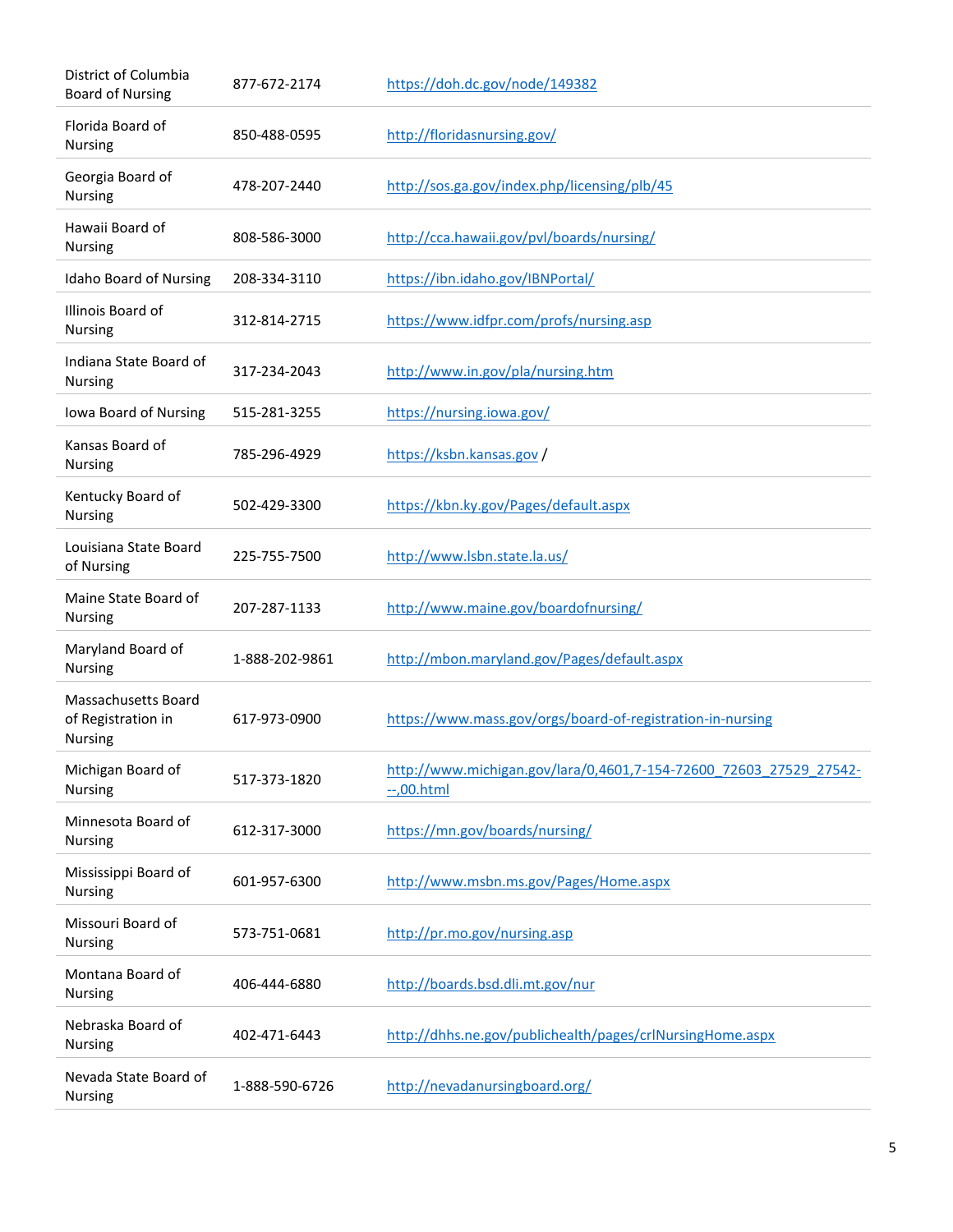| New Hampshire Board<br>of Nursing                            | 603-271-2323              | https://www.oplc.nh.gov/nursing/index.htm                                                        |
|--------------------------------------------------------------|---------------------------|--------------------------------------------------------------------------------------------------|
| New Jersey Board of<br><b>Nursing</b>                        | 973-504-6430              | http://www.njconsumeraffairs.gov/nur/Pages/default.aspx                                          |
| New Mexico Board of<br><b>Nursing</b>                        | 505-841-8340              | http://nmbon.sks.com/                                                                            |
| New York State Board<br>of Nursing                           | 518-474-3817, ext.<br>120 | http://www.op.nysed.gov/prof/nurse/                                                              |
| North Carolina Board<br>of Nursing                           | 919-782-3211              | https://www.ncbon.com/                                                                           |
| North Dakota Board of<br><b>Nursing</b>                      | 701-328-9777              | https://www.ndbon.org/                                                                           |
| <b>Ohio Board of Nursing</b>                                 | 614-466-3947,<br>option 1 | http://www.nursing.ohio.gov/                                                                     |
| Oklahoma Board of<br>Nursing                                 | 405-962-1800              | http://nursing.ok.gov/                                                                           |
| Oregon State Board of<br><b>Nursing</b>                      | 971-673-0685              | http://www.oregon.gov/OSBN/pages/index.aspx                                                      |
| Pennsylvania State<br><b>Board of Nursing</b>                | 717-783-7142              | http://www.dos.pa.gov/ProfessionalLicensing/BoardsCommissions/Nursin<br>g/Pages/default.aspx     |
| Rhode Island<br>Department of Health<br>(addresses nursing)  | 401-222-5960              | http://health.ri.gov/licenses/detail.php?id=231                                                  |
| South Carolina Board<br>of Nursing                           | 803-896-4550              | http://www.llr.state.sc.us/pol/nursing/                                                          |
| South Dakota Board of<br><b>Nursing</b>                      | 605-362-2760              | https://doh.sd.gov/boards/nursing/                                                               |
| Tennessee Board of<br><b>Nursing</b>                         | 615-532-5166              | https://www.tn.gov/health/health-program-areas/health-professional-<br>boards/nursing-board.html |
| <b>Texas Board of Nursing</b>                                | 512-305-7400              | https://www.bon.texas.gov/                                                                       |
| Utah State Board of<br>Nursing                               | 801-530-6628              | http://dopl.utah.gov/licensing/nursing.html                                                      |
| Vermont Board of<br><b>Nursing</b>                           | 802-828-2396              | https://www.sec.state.vt.us/professional-regulation/list-of-<br>professions/nursing.aspx         |
| Virginia Board of<br><b>Nursing</b>                          | 804-367-4515              | https://www.dhp.virginia.gov/nursing/                                                            |
| <b>Washington State</b><br>Department of Health<br>(nursing) | 1-800-525-0127            | https://www.doh.wa.gov/LicensesPermitsandCertificates/NursingCommiss<br>ion/NurseLicensing       |
| West Virginia RN Board                                       | 304-558-3596              | http://wvrnboard.wv.gov/Pages/default.aspx                                                       |
| <b>Wisconsin Department</b><br>of Safety and                 | 608-266-2112              | https://dsps.wi.gov/pages/BoardsCouncils/Nursing/Default.aspx                                    |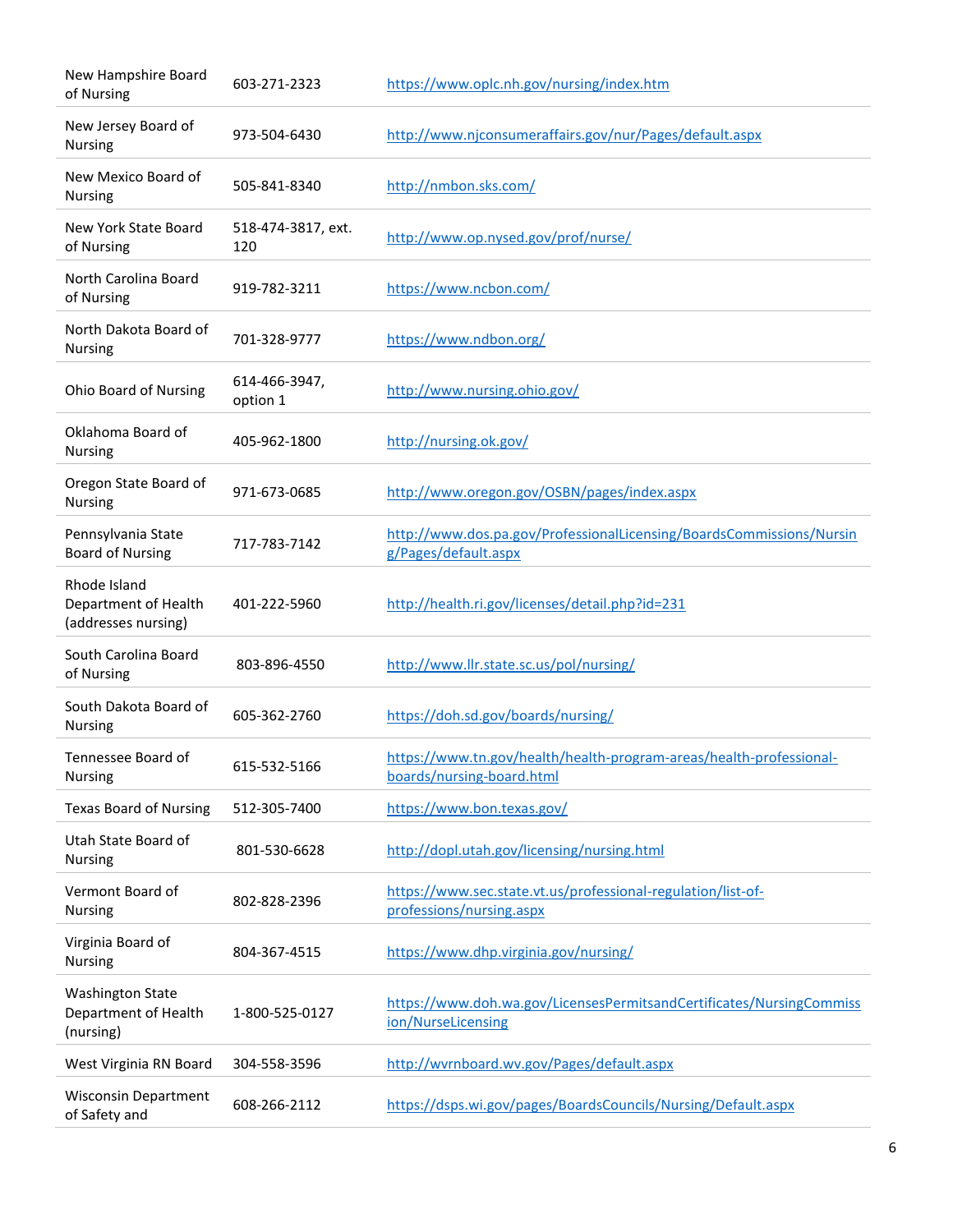Professional Services (nursing)

Wyoming State Board<br>of Nursing

307-777-7601 <https://nursing-online.state.wy.us/>

Early Childhood Licensure/ **Certification** 

## Agencies

| Alabama              | 334-353-8567                | http://www.alsde.edu/sec/ec/Pages/home.aspx                                                                   |
|----------------------|-----------------------------|---------------------------------------------------------------------------------------------------------------|
| Alaska               | (907) 465-2831              | https://education.alaska.gov/teachercertification/typee                                                       |
| Arizona              | (602) 542-5057              | http://www.azed.gov/educator-certification/forms-and-<br>information/certificates/                            |
| Arkansas             | 501-682-4342                | http://www.arkansased.gov/divisions/educator%20effectiveness/educator<br>-licensure                           |
| California           | (916) 322-4974,<br>Option 1 | https://www.ctc.ca.gov/credentials/faq/faq-child-dev                                                          |
| Colorado             | 303-866-6600                | https://www.cde.state.co.us/early/coloradoprofessionalcredentials                                             |
| Connecticut          | 860-500-4412                | http://www.ct.gov/oec/cwp/view.asp?a=4542&q=545170                                                            |
| Delaware             | 302-892-5800                | http://regulations.delaware.gov/AdminCode/title14/1500/1520.shtml#To<br>pOfPage                               |
| District of Columbia | (202) 727-6436              | https://osse.dc.gov/service/early-learning-regulations-and-policies                                           |
| Florida              | 866-357-3239                | http://www.floridaearlylearning.com/providers/provider_menu/vpk_instr<br>uctor qualifications.aspx            |
| Georgia              | 404-232-2500                | https://www.gapsc.com/ProspectiveEducator/StepsToTeach/Home.aspx                                              |
| Hawaii               | 808 586-4993                | http://humanservices.hawaii.gov/bessd/child-care-program/child-care-<br>licensing/early-childhood-registry/   |
| Idaho                | 1-800-926-2588              | https://idahostars.org/Child-Care-Providers/Professional-<br>Development/Career-Pathways                      |
| <b>Illinois</b>      | 217-524-2029                | http://www.ilga.gov/commission/jcar/admincode/089/08900407sections.<br>html (Subpart D)                       |
| Indiana              | (317) 232-9010              | http://www.doe.in.gov/sites/default/files/effectiveness/early-childhood-<br>highly-qualified-requirements.pdf |
| Iowa                 | (515) 331-8000              | http://www.iowaaeyc.org/child-development-associate-credential-<br>cda.cfm                                    |
| Kansas               | 785.380.8726                | http://kaeyc.net/accreditation-programs/kansas-early-childhood-director-<br>credential/                       |
| Kentucky             | (502) 564-2524              | http://chfs.ky.gov/dcbs/dcc/professionaldevprograms.htm                                                       |
| Louisiana            | 1.877.453.2721              | https://www.louisianabelieves.com/early-childhood/preparing-and-<br>certifying-teachers                       |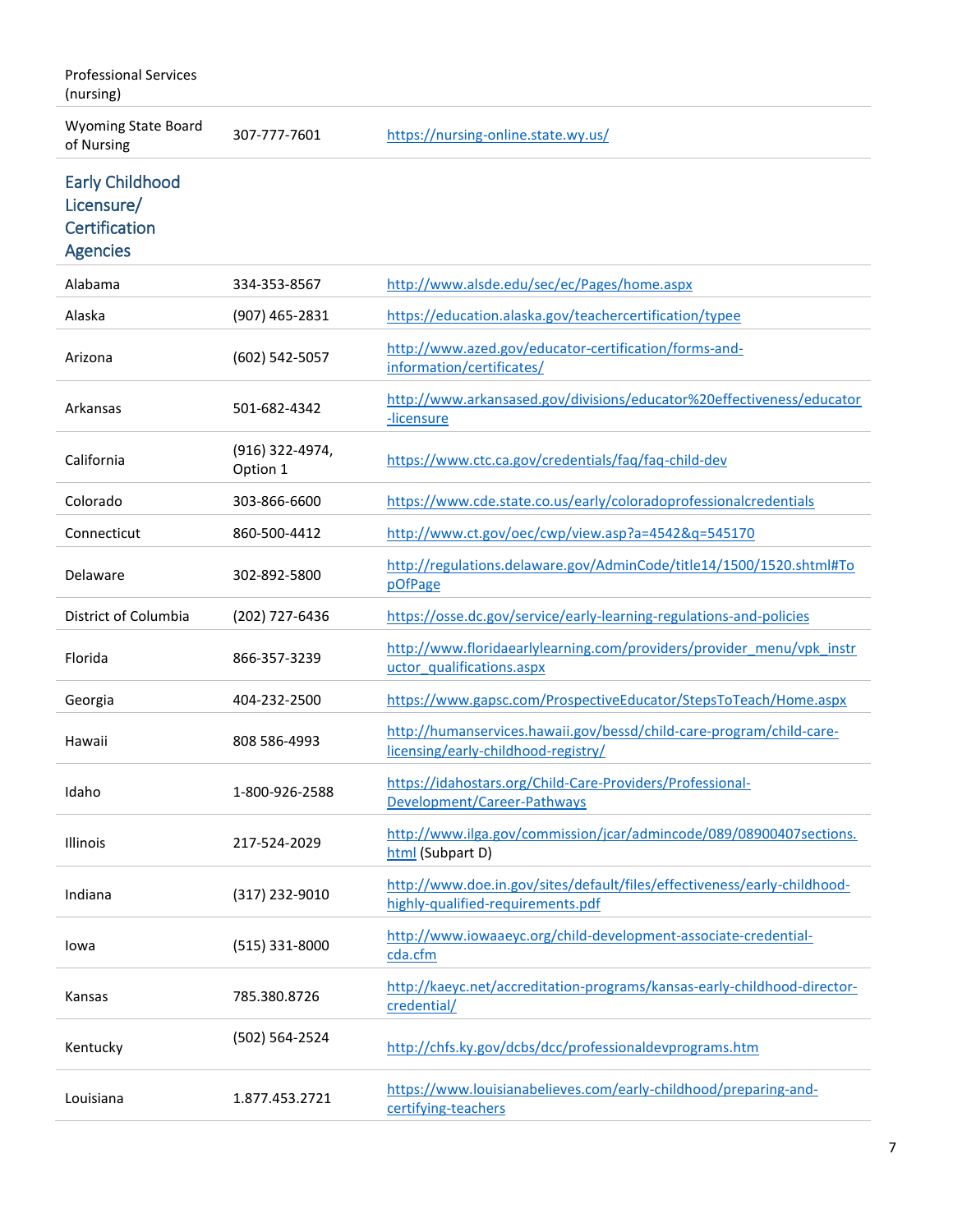| Maine                 | (207) 780-5846                  | http://muskie.usm.maine.edu/maineroads/pd/credentials.htm                                                                                         |
|-----------------------|---------------------------------|---------------------------------------------------------------------------------------------------------------------------------------------------|
| Maryland              | 410-767-0100                    | http://earlychildhood.marylandpublicschools.org/child-care-<br>providers/office-child-care/credentialing-branch/child-care-credential-<br>program |
| Massachusetts         | $(617)$ 988-6600                | https://www.mass.gov/how-to/apply-for-eec-professional-qualifications-<br>certification-general-applications                                      |
| Michigan              | 517-373-1820                    | http://www.michigan.gov/lara/0,4601,7-154-<br>63294 5529 49572 49575 62288-283094--,00.html                                                       |
| Minnesota             | 651-539-4200                    | https://www.revisor.mn.gov/rules/?id=9503.0032                                                                                                    |
| Mississippi           | (601) 359-2586                  | http://www.mde.k12.ms.us/docs/elementary-education-and-reading-<br>library/2018-teacher-credentialing-pathways-20160628.pdf?sfvrsn=2              |
| Missouri              | 573-751-2450                    | http://health.mo.gov/safety/childcare/director.php                                                                                                |
| Montana               | 406.404.1624                    | http://www.mtecp.org/practitioner.html#about                                                                                                      |
| Nebraska              | (402) 471-3121                  | http://dhhs.ne.gov/publichealth/pages/crlChildCareLicensingIndex.aspx                                                                             |
| Nevada                | 1-800-259-1906                  | http://www.nevadaregistry.org/about/about.html                                                                                                    |
| New Hampshire         | (603) 271-4684                  | https://www.dhhs.nh.gov/dcyf/cdb/profdev.htm                                                                                                      |
| New Jersey            | 732-324-4357 or<br>908-927-0869 | https://www.communitychildcaresolutions.org/programs/registered-<br>family-child-care-provider                                                    |
| New Mexico            | 505-827-7946                    | https://www.newmexicokids.org/caregivers-and-educators/training-<br>education-certification/certification-options/                                |
| New York              | 518-474-9454                    | https://ocfs.ny.gov/main/childcare/daycare regulations.asp (part 418-1<br>section 13)                                                             |
| <b>North Carolina</b> | 919-527-6335                    | http://ncchildcare.nc.gov/general/mb eeslpd.asp                                                                                                   |
| North Dakota          | (701) 328-2310                  | http://www.nd.gov/dhs/services/childcare/info/                                                                                                    |
| Ohio                  | 877-302-2347                    | http://emanuals.jfs.ohio.gov/ChildCare/ChildCareCenter/Rules/5101-2-12-<br>07.stm (appendix A - Administrator Qualifications)                     |
|                       |                                 | https://jfs.ohio.gov/cdc/BCCD.stm                                                                                                                 |
| Oklahoma              | 1-844-834-8314                  | http://www.okdhs.org/services/cc/Pages/ChildCareLicensing.aspx                                                                                    |
| Oregon                | (800) 556-6616                  | https://oregonearlylearning.com/                                                                                                                  |
|                       |                                 | http://www.dhs.pa.gov/provider/earlylearning/earlylearningproviderrequi<br>rements/                                                               |
| Pennsylvania          | (717) 346-9320                  | http://www.pakeys.org/                                                                                                                            |
| Puerto Rico           | (787) 625-4900                  | http://www2.pr.gov/Directorios/Pages/InfoAgencia.aspx?PRIFA=123 (in<br>Spanish)                                                                   |